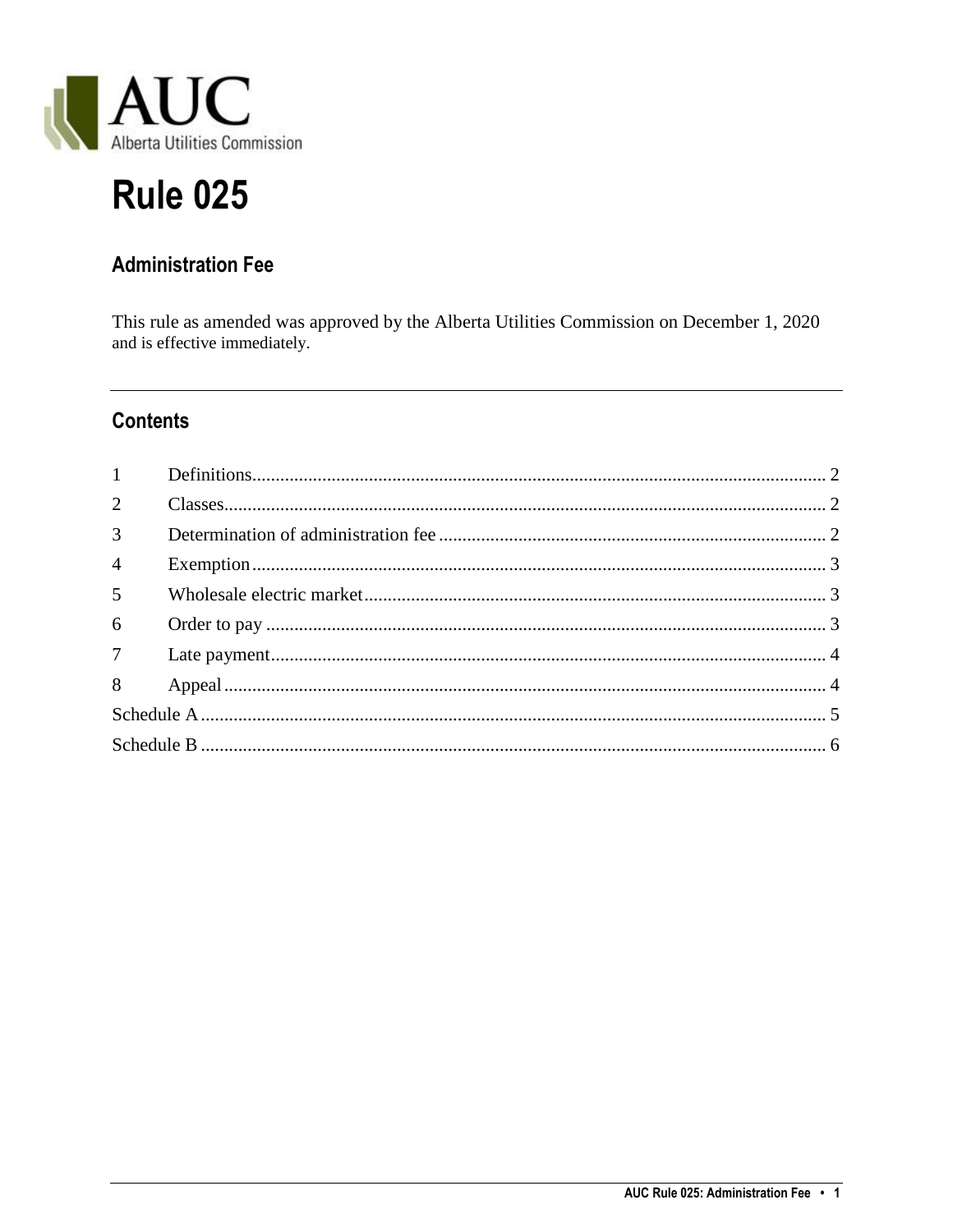#### <span id="page-1-0"></span>**1 Definitions**

In this rule

- (a) administration fee means the administration fee as defined in Section 70 of the *Alberta Utilities Commission Act*;
- (b) billable site refers to a site identified in the site cycle catalogue file for an electric distribution utility or gas distribution utility under AUC Rule 004: *Alberta Tariff Billing Code Rules*;
- (c) Commission means the Alberta Utilities Commission as defined in the *Alberta Utilities Commission Act*;
- (d) fiscal year means the Commission's fiscal year which is from April 1 of one year to March 31 of the subsequent year;
- (e) ISO refers to the Independent System Operator established under the *Electric Utilities Act*; and
- (f) utility means a utility listed in Schedule A.

#### <span id="page-1-1"></span>**2 Classes**

For purposes of determining the amounts payable by each utility and the Independent System Operator under this rule, the following two classes and categories are established:

(a) Class 1 is comprised of utilities and the Independent System Operator which fall within the following categories:

Category  $1 - gas$  transmission

Category 2 – gas distribution

Category 3– electricity distribution

Category 4– Independent System Operator on its own behalf and on behalf of transmission facilities owners.

(b) Class 2 is comprised of the Independent System Operator on behalf of wholesale electric market participants.

#### <span id="page-1-2"></span>**3 Determination of administration fee**

(1) The Commission estimates its net expenditures for the portion of the fiscal year that runs from April 1 to December 31 and allocates a portion of those expenditures to Class 1 and Class 2 based on the services provided to each class for that part of the year.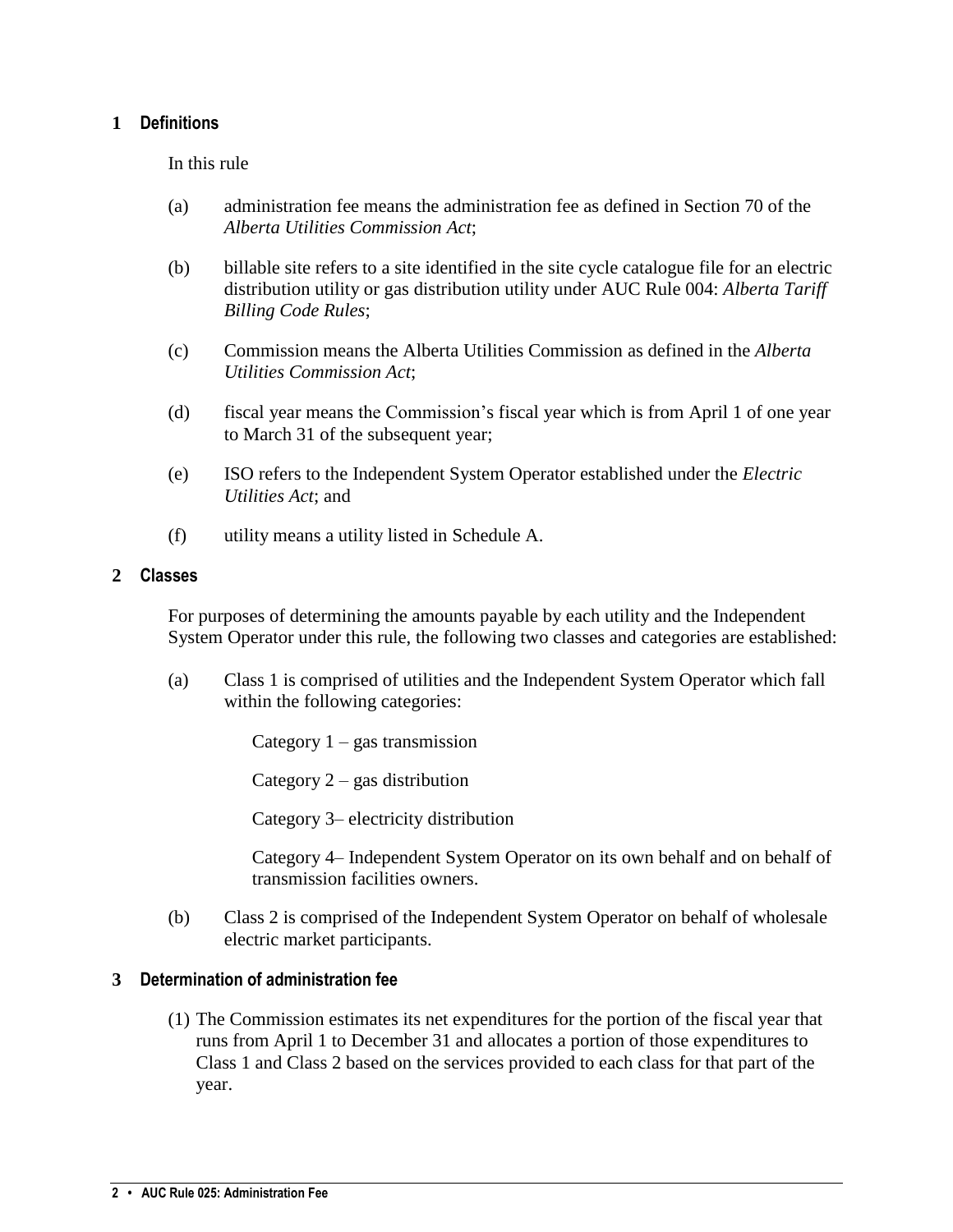- (2) The Commission estimates its net expenditures for the portion of the fiscal year that runs from January 1 to March 31 and allocates a portion of those expenditures to Class 1 and Class 2 based on the services provided to each class for that part of the year.
- (3) The Commission allocates the expenditures within Class 1 to each category based on the services provided to each category, and
	- (a) for Category 1, the administration fee is the amount set out by the Commission in the order to pay;
	- (b) for Categories 2 and Category 3, for each year, the billable site count taken from the February 28 site cycle catalogue file posted on each utility's website on that date is used in determining the administration fee for each utility;
	- (c) for Category 4, the administration fee is the amount set out by the Commission in the order to pay.

#### <span id="page-2-0"></span>**4 Exemption**

A utility which has a revenue requirement of less than \$1 million and has fewer than 30,000 customers is exempt from the payment of the administration fee for utilities.

#### <span id="page-2-1"></span>**5 Wholesale electric market**

For purposes of Class 2, the administration fee as set out by the Commission in the order to pay is for services provided to market participants related to the filing of Independent System Operator rules or reliability standards, processing of objections or complaints about Independent System Operator rules or reliability standards, processing of applications for an order permitting preferential sharing of records, proceedings regarding notices of specified penalties and notices of administrative penalties, complaints about the conduct of the Independent System Operator or the conduct of the Market Surveillance Administrator, and the processing of applications for the construction or alteration and operation of power plants, and industrial system designations. Also, services are provided to market participants respecting Commission rules on load settlement, exchange of information between market participants, and the responsibilities of market participants.

#### <span id="page-2-2"></span>**6 Order to pay**

The Commission orders each utility listed in Schedule A and the Independent System Operator to pay the amount of the administration fee, in the manner, set out in the order to pay issued by the Commission to it.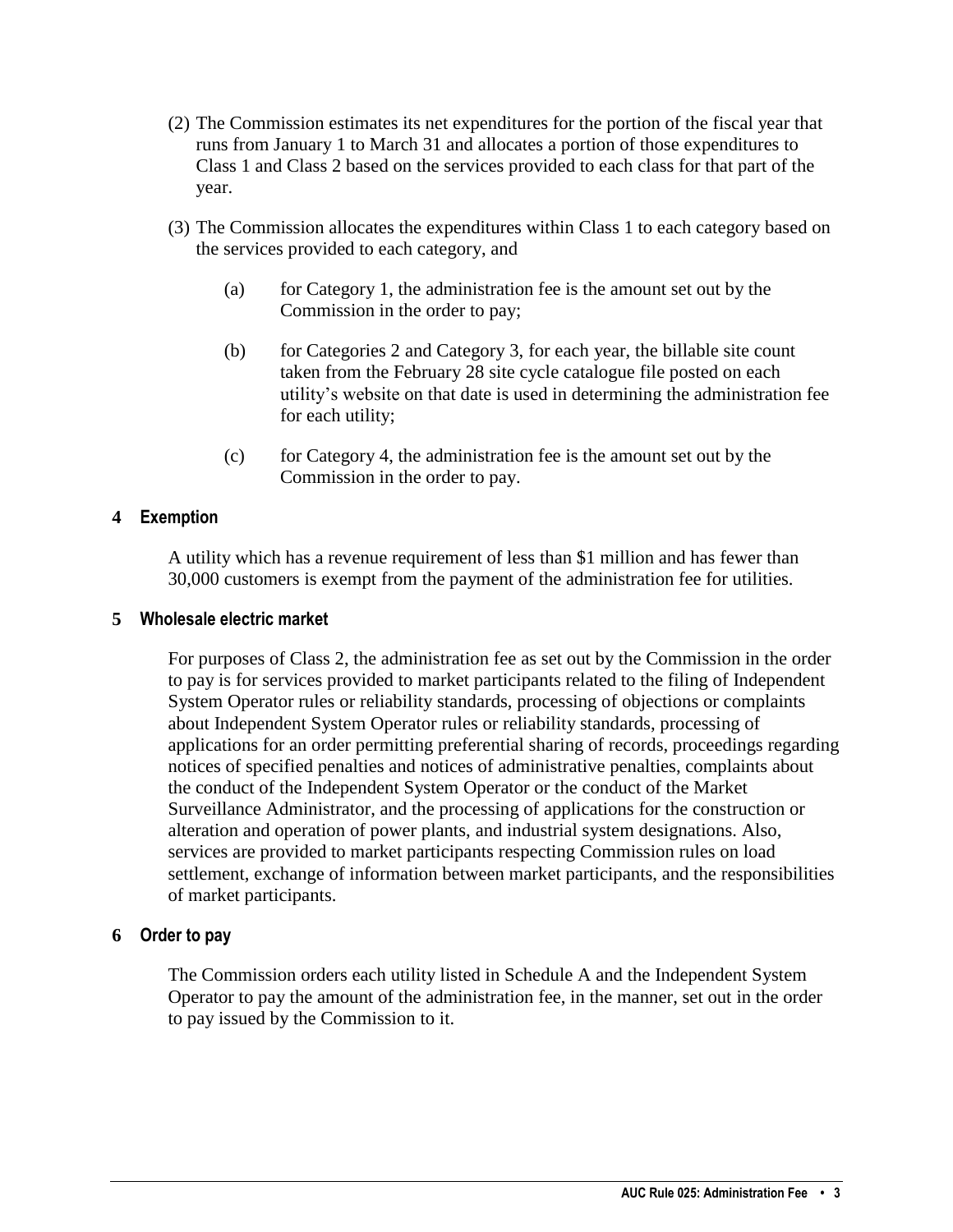#### <span id="page-3-0"></span>**7 Late payment**

Where a utility or the Independent System Operator fails to make payment of the administration fee in accordance with an order, the Commission may impose a penalty, equal to the total amount calculated for each period, under Schedule B.

#### <span id="page-3-1"></span>**8 Appeal**

- (1) A utility to which an order to pay is issued pursuant to Section 6 may appeal the order, in whole or in part, to the Commission, by filing electronically with the Commission a notice of appeal within 30 days of the mailing date shown on the order, on the grounds that
	- (a) the billable site count set out in the order to pay is incorrect; or
	- (b) an error was made in issuing an order to pay to the utility where the utility was not subject to an administrative fee.
- (2) The notice of appeal shall be signed by the appellant and shall set out the name of the appellant, the name of the agent of the appellant, if any, the grounds and particulars of the appeal, and the address including email to which further correspondence concerning the appeal shall be sent.
- (3) Where a utility appeals an order to pay to the Commission, the utility must pay the administration fee set out in the order to pay in accordance with Section 6.
- (4) If the Commission on appeal changes the amount of the administration fee and the amount is less than the amount paid the Commission shall reimburse the difference without interest.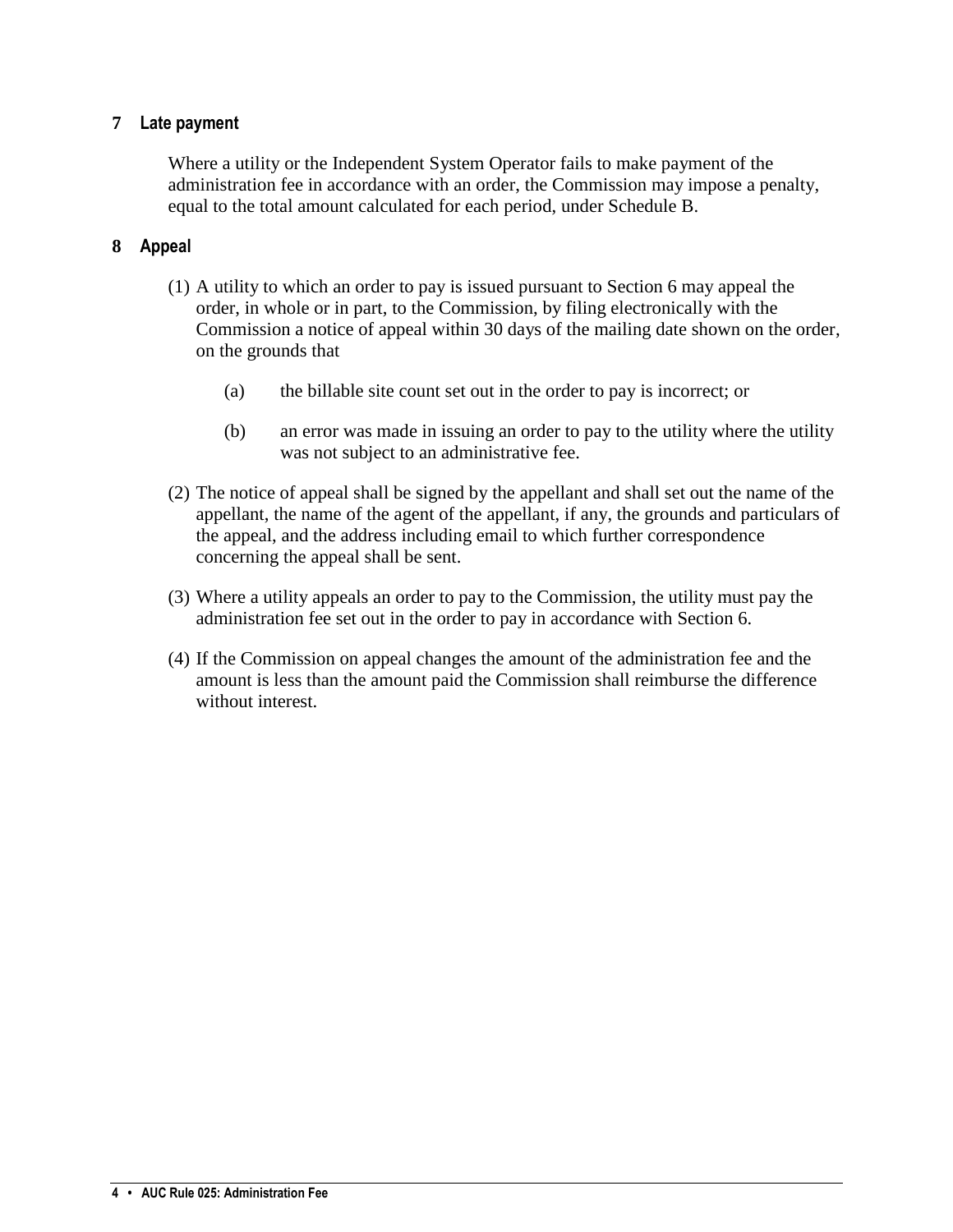### <span id="page-4-0"></span>**Schedule A**

#### **Class 1**

## **Category 1- Gas transmission**

ATCO Gas and Pipelines Ltd. (ATCO Pipelines - Gas Transmission)

## **Category 2 – Gas distribution**

ATCO Gas and Pipelines Ltd. (ATCO Gas - Gas Distribution)

Apex Utilities Inc.

## **Category 3 – Electric distribution**

ENMAX Power Corporation

EPCOR Distribution & Transmission Inc.

FortisAlberta Inc.

ATCO Electric Ltd.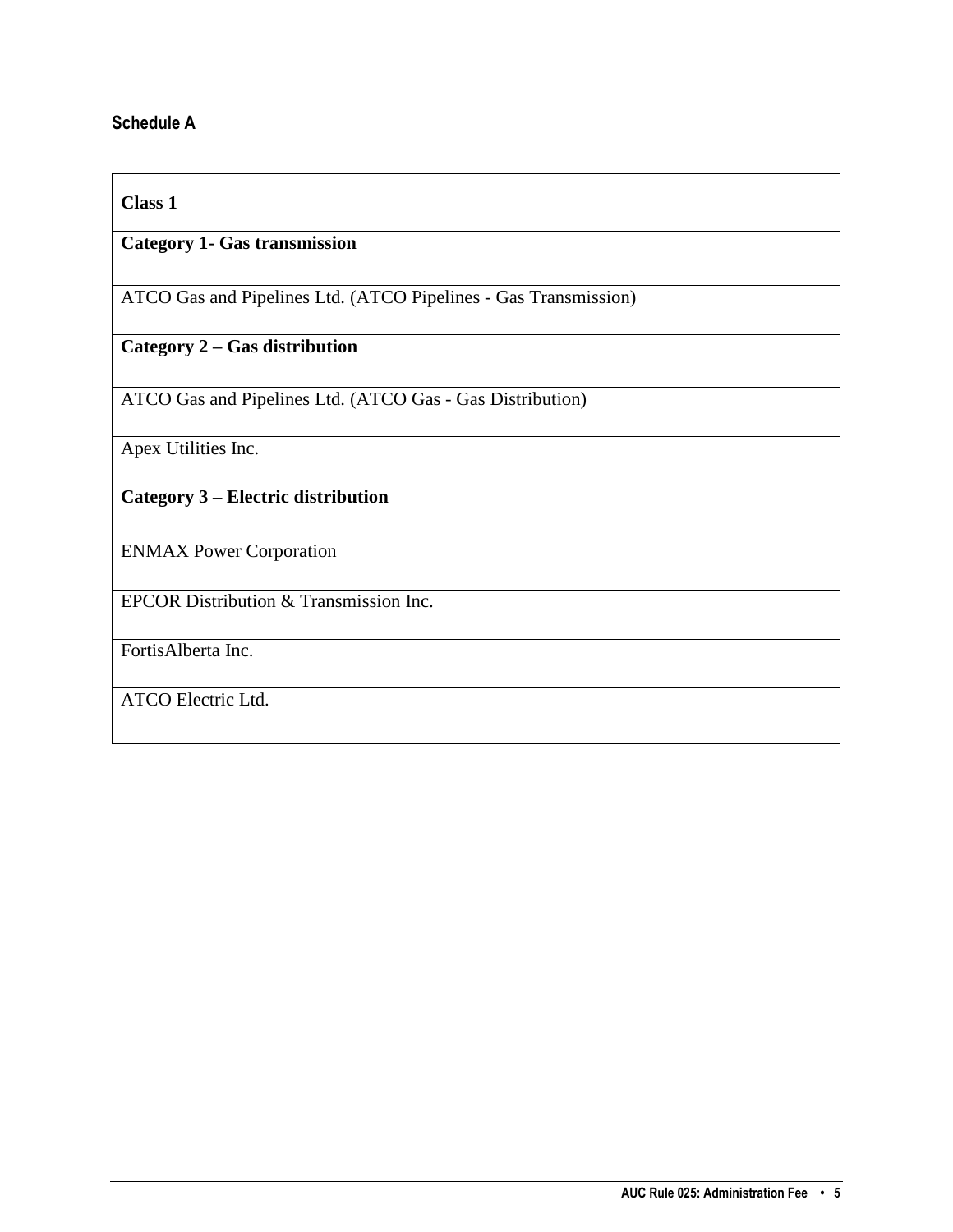## <span id="page-5-0"></span>**Schedule B**

| Number of days the<br>administration fee is<br>unpaid. The days are<br>counted from the day<br>after the payment is to<br>be received by the<br><b>Commission to the day</b><br>payment is received. | <b>Penalty determination</b>                                                                                                                                                                     |
|------------------------------------------------------------------------------------------------------------------------------------------------------------------------------------------------------|--------------------------------------------------------------------------------------------------------------------------------------------------------------------------------------------------|
| Period 1                                                                                                                                                                                             | Penalty is determined using the following calculation:                                                                                                                                           |
| one to 15 days                                                                                                                                                                                       | $A \times B \times C$                                                                                                                                                                            |
|                                                                                                                                                                                                      | where                                                                                                                                                                                            |
|                                                                                                                                                                                                      | A is the unpaid administration fee amount                                                                                                                                                        |
|                                                                                                                                                                                                      | B is the prime business interest rate taken from the Bank of<br>Canada website effective on the date of issue of the order to pay<br>plus 10 per cent. This amount is converted to a daily rate. |
|                                                                                                                                                                                                      | C is the number of days the administration fee is unpaid, to a<br>maximum of 15 days                                                                                                             |
| Period <sub>2</sub>                                                                                                                                                                                  | Penalty is determined using the following calculation:                                                                                                                                           |
| 16 to 30 days                                                                                                                                                                                        | $A \times B \times C$                                                                                                                                                                            |
|                                                                                                                                                                                                      | where                                                                                                                                                                                            |
|                                                                                                                                                                                                      | A is the unpaid administration fee amount                                                                                                                                                        |
|                                                                                                                                                                                                      | B is the prime business interest rate taken from the Bank of<br>Canada website effective on the date of issue of the order to pay<br>plus 20 per cent. This amount is converted to a daily rate. |
|                                                                                                                                                                                                      | C is the number of days the administration fee is unpaid less 15<br>days, to a maximum of 15 days                                                                                                |